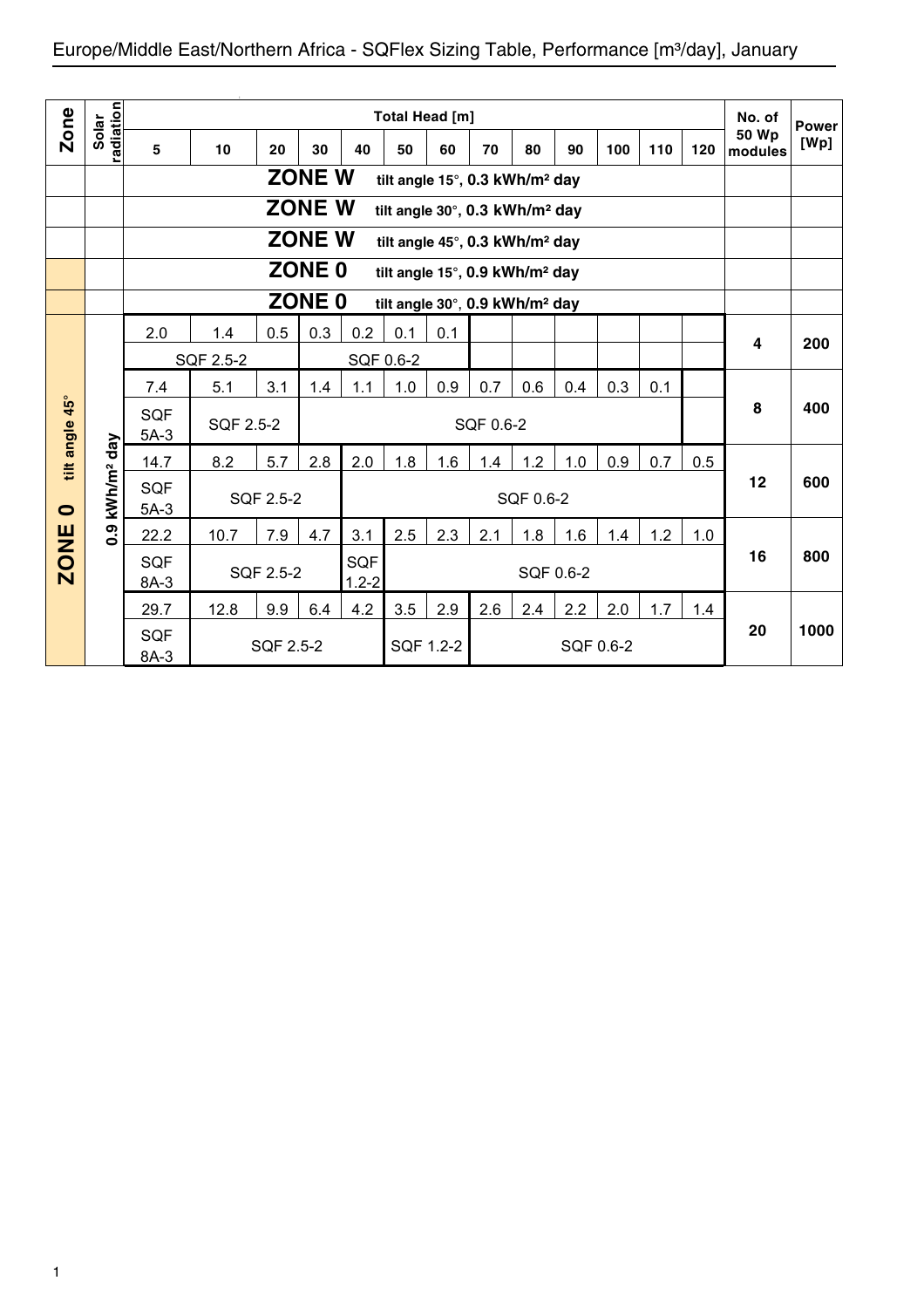|                      |                        |                      |                    |                                     |           |                 |            | <b>Total Head [m]</b> |           |           |     |           |           |     | No. of           | <b>Power</b> |
|----------------------|------------------------|----------------------|--------------------|-------------------------------------|-----------|-----------------|------------|-----------------------|-----------|-----------|-----|-----------|-----------|-----|------------------|--------------|
| <b>Zone</b>          | radiation<br>Solar     | 5                    | 10                 | 20                                  | 30        | 40              | 50         | 60                    | 70        | 80        | 90  | 100       | 110       | 120 | 50 Wp<br>modules | [Wp]         |
|                      |                        |                      |                    |                                     |           |                 |            |                       |           |           |     |           |           |     | 4                | 200          |
| tilt angle 15°       |                        |                      |                    |                                     |           |                 |            |                       |           |           |     |           |           |     | 8                | 400          |
| $\blacktriangleleft$ |                        |                      |                    |                                     |           |                 | Not actual |                       |           |           |     |           |           |     | 12               | 600          |
| <b>ZONE</b>          |                        |                      |                    |                                     |           |                 |            |                       |           |           |     |           |           |     | 16               | 800          |
|                      |                        |                      |                    |                                     |           |                 |            |                       |           |           |     |           |           |     | 20               | 1000         |
|                      |                        | 2.8                  | 2.0                | 1.0                                 | 0.5       | 0.4             | 0.2        | 0.2                   | 0.1       |           |     |           |           |     | 4                | 200          |
|                      |                        |                      | SQF 2.5-2          |                                     |           |                 | SQF 0.6-2  |                       |           |           |     |           |           |     |                  |              |
|                      |                        | 10.5                 | 6.5                | 4.4                                 | 1.8       | 1.5             | 1.4        | 1.2                   | 1.0       | 0.8       | 0.6 | 0.5       | 0.3       | 0.2 |                  |              |
| tilt angle 30°       |                        | <b>SQF</b><br>$5A-3$ | SQF 2.5-2          |                                     |           |                 |            |                       | SQF 0.6-2 |           |     |           |           |     | 8                | 400          |
|                      |                        | 19.3                 | 10.3               | 7.3                                 | 4.0       | 2.8             | 2.3        | 2.1                   | 1.8       | 1.6       | 1.4 | 1.2       | 1.0       | 0.7 |                  |              |
|                      |                        | <b>SQF</b>           |                    | SQF<br>SQF 2.5-2<br>SQF 0.6-2       |           |                 |            |                       |           |           |     |           |           |     | 12               | 600          |
| ⋖                    |                        | $8A-3$               |                    | $1.2 - 2$                           |           |                 |            |                       |           |           |     |           |           |     |                  |              |
|                      | kWh/m <sup>2</sup> day | 28.9                 | 13.4               | 10.2                                | 6.2       | 4.0             | 3.4        | 2.9                   | 2.6       | 2.3       | 2.1 | 1.9       | 1.6       | 1.4 |                  |              |
| <b>ZONE</b>          | <u>ي</u><br>↽          | <b>SQF</b><br>$8A-3$ |                    | SQF 2.5-2<br>SQF 1.2-2<br>SQF 0.6-2 |           |                 |            |                       |           |           |     |           | 16        | 800 |                  |              |
|                      |                        | 37.4                 | 17.3               | 12.7                                | 8.3       | 5.7             | 4.4        | 3.8                   | 3.2       | 3.0       | 2.7 | 2.5       | 2.2       | 1.9 |                  |              |
|                      |                        | <b>SQF</b>           |                    | <b>SQF 5A-3</b>                     |           |                 |            | SQF 1.2-2             |           |           |     | SQF 0.6-2 |           |     | 20               | 1000         |
|                      |                        | $8A-3$               |                    |                                     |           |                 |            |                       |           |           |     |           |           |     |                  |              |
|                      |                        | 9.5<br><b>SQF</b>    | 6.2                | 4.0                                 | 1.7       | 1.4             | 1.3        | 1.1                   | 0.9       | 0.7       | 0.6 | 0.5       | 0.2       | 0.1 | 4                | 200          |
|                      |                        | $5A-3$               |                    | SQF 2.5-2<br>SQF 0.6-2              |           |                 |            |                       |           |           |     |           |           |     |                  |              |
|                      |                        | 27.2                 | 12.7               | 9.5                                 | 5.8       | 3.8             | 3.2        | 2.7                   | 2.4       | 2.2       | 2.0 | 1.8       | 1.5       | 1.3 |                  |              |
| tilt angle 45°       |                        | <b>SQF</b><br>8A-3   |                    | SQF 2.5-2<br>SQF 1.2-2<br>SQF 0.6-2 |           |                 |            |                       |           |           |     |           |           | 8   | 400              |              |
|                      |                        | 42.6                 | 20.8               | 14.1                                | 9.7       | 6.9             | 5.1        | 4.5                   | 3.8       | 3.2       | 3.0 | 2.8       | 2.6       | 2.3 |                  |              |
| $\blacktriangleleft$ |                        | <b>SQF</b>           | SQF                |                                     | SQF 2.5-2 |                 |            | SQF 1.2-2             |           |           |     | SQF 0.6-2 |           |     | 12               | 600          |
|                      |                        | 14A-3                | $5A-3$             |                                     |           |                 |            |                       |           |           |     |           |           |     |                  |              |
| <b>ZONE</b>          |                        | 56.5<br><b>SQF</b>   | 28.5<br><b>SQF</b> | 16.5                                | 13.2      | 9.9             | 7.7        | 6.0                   | 5.4       | 4.7       | 4.0 | 3.5       | 3.2       | 2.9 | 16               | 800          |
|                      |                        | 14A-3                | $5A-3$             |                                     |           | SQF 2.5-2       |            |                       |           | SQF 1.2-2 |     |           | SQF 0.6-2 |     |                  |              |
|                      |                        | 68.6                 | 37.5               | 18.6                                | 15.1      | 12.6            | 10.1       | 8.1                   | 6.3       | 5.8       | 5.3 | 4.7       | 4.1       | 3.5 | 20               | 1000         |
|                      |                        |                      | <b>SQF 14A-3</b>   |                                     |           | <b>SQF 5A-6</b> |            |                       |           |           |     | SQF 1.2-2 |           |     |                  |              |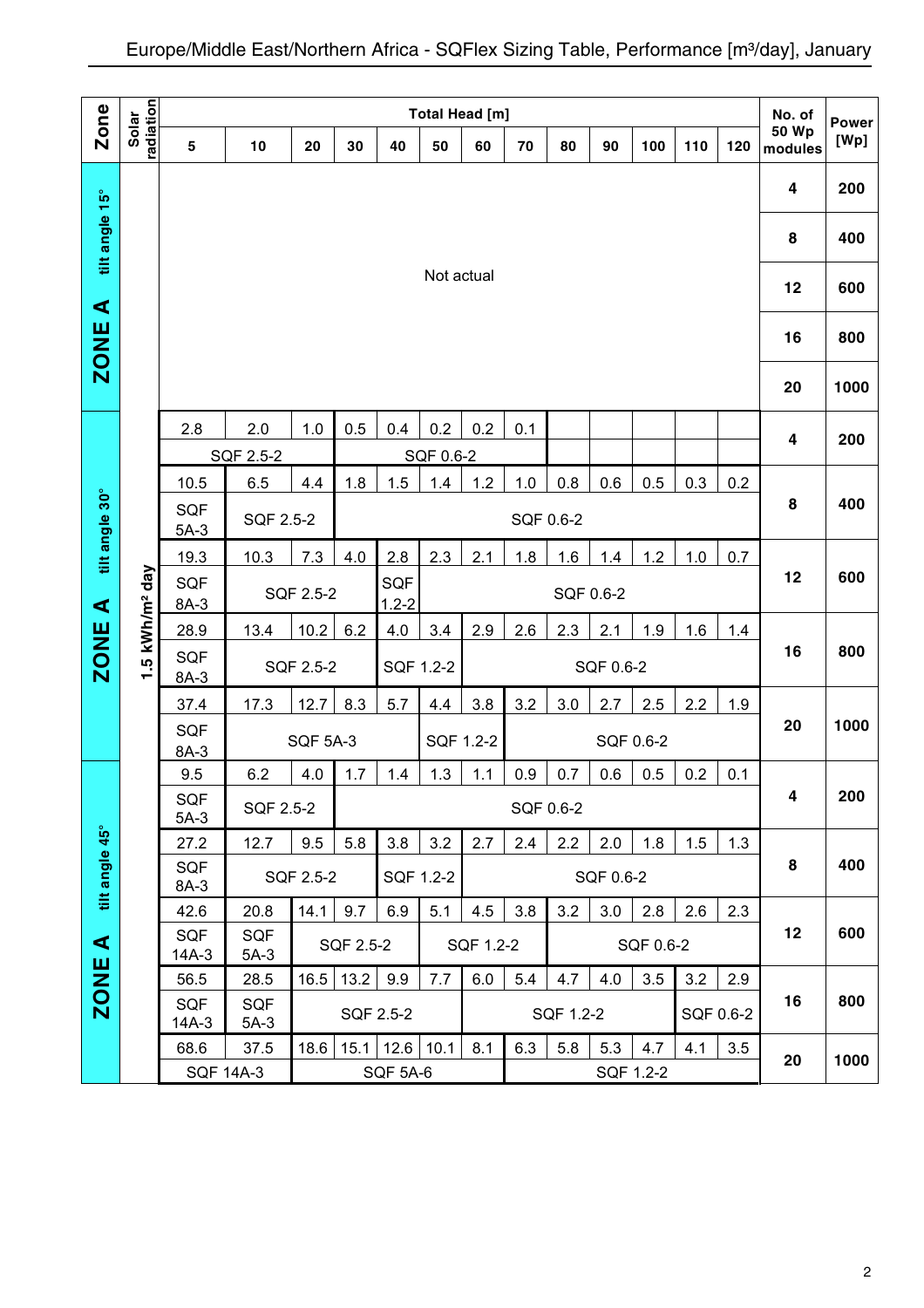|                |                            |                       |                      |                      |           |                  |                  | Total Head [m] |           |           |           |           |           |                  | No. of                  | <b>Power</b> |
|----------------|----------------------------|-----------------------|----------------------|----------------------|-----------|------------------|------------------|----------------|-----------|-----------|-----------|-----------|-----------|------------------|-------------------------|--------------|
| <b>Zone</b>    | radiation<br>Solar         | 5                     | 10                   | 20                   | 30        | 40               | 50               | 60             | 70        | 80        | 90        | 100       | 110       | 120              | <b>50 Wp</b><br>modules | [Wp]         |
|                |                            | 3.7                   | 2.8                  | 1.4                  | 0.7       | 0.5              | 0.4              | 0.3            | 0.1       | 0.1       |           |           |           |                  | $\overline{4}$          |              |
|                |                            |                       | SQF 2.5-2            |                      |           |                  | SQF 0.6-2        |                |           |           |           |           |           |                  |                         | 200          |
|                |                            | 13.3                  | 8.1                  | 5.3                  | 2.3       | 1.9              | 1.7              | 1.5            | 1.3       | 1.1       | 0.9       | 0.7       | 0.5       | 0.3              |                         |              |
| tilt angle 15° |                            | <b>SQF</b><br>$5A-3$  |                      | SQF 2.5-2            |           |                  |                  |                |           | SQF 0.6-2 |           |           |           |                  | 8                       | 400          |
|                |                            | 23.8                  | 12.2                 | 8.9                  | 5.0       | 3.3              | 2.8              | 2.6            | 2.3       | 2.0       | 1.7       | 1.5       | 1.3       | 1.0              |                         |              |
| $\mathbf{m}$   |                            | <b>SQF</b><br>8A-3    |                      | SQF 2.5-2            |           | SQF<br>$1.2 - 2$ |                  |                |           | SQF 0.6-2 |           |           |           |                  | 12                      | 600          |
|                |                            | 35.5                  | 15.5                 | 12.1                 | 7.7       | 4.9              | 4.1              | 3.5            | 3.2       | 2.9       | 2.6       | 2.3       | 2.0       | 1.7              |                         |              |
| <b>ZONE</b>    |                            | <b>SQF</b><br>8A-3    |                      | SQF 2.5-2            |           |                  | SQF<br>$1.2 - 2$ |                |           |           | SQF 0.6-2 |           |           |                  | 16                      | 800          |
|                |                            | 45.2                  | 21.2                 | 14.8                 | 10.2      | 7.1              | 5.5              | 4.7            | 3.8       | 3.5       | 3.3       | 3.1       | 2.7       | 2.4              |                         |              |
|                |                            | <b>SQF</b><br>8A-3    | <b>SQF</b><br>$5A-3$ |                      | SQF 2.5-2 |                  |                  | SQF 1.2-2      |           |           |           | SQF 0.6-2 |           |                  | 20                      | 1000         |
|                |                            | 5.6                   | 4.4                  | 2.6                  | 1.2       | 1.0              | 0.8              | 0.7            | 0.5       | 0.4       | 0.2       | 0.1       |           |                  | 4                       | 200          |
|                |                            |                       | SQF 2.5-2            |                      |           |                  |                  | SQF 0.6-2      |           |           |           |           |           |                  |                         |              |
|                |                            | 19.2                  | 10.4                 | 7.4                  | 4.0       | 2.7              | 2.3              | 2.1            | 1.8       | 1.6       | 1.4       | 1.2       | 1.0       | 0.7              |                         |              |
| tilt angle 30° |                            | <b>SQF</b><br>8A-3    |                      | SQF 2.5-2            |           | SQF<br>$1.2 - 2$ |                  |                |           | SQF 0.6-2 |           |           |           |                  | 8                       | 400          |
|                |                            | 33.4                  | 14.9                 | 11.5                 | 7.3       | 4.8              | 3.9              | 3.3            | 3.0       | 2.7       | 2.4       | 2.2       | 1.9       | 1.7              |                         |              |
|                | 2.0 kWh/m <sup>2</sup> day | SQF                   |                      | SQF 2.5-2            |           |                  | SQF              |                |           |           | SQF 0.6-2 |           |           |                  | 12                      | 600          |
| $\mathbf{m}$   |                            | 8A-3<br>45.6          | 22.0                 | 15.0                 | 10.5      | 7.3              | $1.2 - 2$<br>5.6 | 4.8            | 4.0       | 3.5       | 3.3       | 3.1       | 2.7       | 2.4              |                         |              |
| <b>ZONE</b>    |                            | SQF                   | SQF                  |                      | SQF 2.5-2 |                  |                  | SQF 1.2-2      |           |           |           | SQF 0.6-2 |           |                  | 16                      | 800          |
|                |                            | $8A-3$                | $5A-3$               |                      |           |                  |                  |                |           |           |           |           |           |                  |                         |              |
|                |                            | 57.5<br><b>SQF</b>    | 28.9<br><b>SQF</b>   |                      | 17.0 13.3 | 9.9              | 7.5              | 6.2            | 5.4       | 4.6       | 3.9       | 3.5       | 3.3       | 3.0              | 20                      | 1000         |
|                |                            | $14A-3$               | $5A-3$               |                      |           | SQF 2.5-2        |                  |                | SQF 1.2-2 |           |           |           | SQF 0.6-2 |                  |                         |              |
|                |                            | 18.1                  | 9.9                  | 7.0                  | 3.7       | 2.6              | 2.2              | 2.0            | 1.7       | 1.5       | 1.3       | 1.1       | 0.9       | 0.7              |                         |              |
|                |                            | SQF<br>$5A-3$         |                      | SQF 2.5-2            |           | SQF<br>$1.2 - 2$ |                  |                |           | SQF 0.6-2 |           |           |           |                  | 4                       | 200          |
|                |                            | 43.4                  | 20.9                 | 14.4                 | 9.9       | 6.9              | 5.2              | 4.5            | 3.8       | 3.3       | 3.1       | 2.9       | 2.6       | 2.3              |                         |              |
| tilt angle 45° |                            | <b>SQF</b><br>8A-3    | <b>SQF</b><br>$5A-3$ |                      | SQF 2.5-2 |                  |                  | SQF 1.2-2      |           |           |           | SQF 0.6-2 |           |                  | 8                       | 400          |
|                |                            | 64.9                  | 33.0                 | 17.6                 | 14.6      | 11.6             | 9.0              | 7.0            | 6.1       | 5.4       | 4.7       | 4.1       | 3.5       | 3.3              |                         |              |
| $\mathbf{m}$   |                            | <b>SQF</b><br>$14A-3$ | <b>SQF</b><br>$5A-3$ |                      |           | SQF 2.5-2        |                  |                |           |           | SQF 1.2-2 |           |           | SQF<br>$0.6 - 2$ | 12                      | 600          |
| <b>ZONE</b>    |                            | 81.2                  | 48.1                 | 23.6                 | 16.7      |                  | $14.5$ 12.5      | 10.3           | 7.9       | 6.8       | 6.2       | 5.6       | 5.2       | 4.6              |                         |              |
|                |                            | <b>SQF 14A-3</b>      |                      | <b>SQF</b><br>$5A-6$ |           |                  | SQF 2.5-2        |                |           |           |           | SQF 1.2-2 |           |                  | 16                      | 800          |
|                |                            | 94.4                  | 60.6                 | 30.9                 | 18.1      | 15.9             | 14.4             | 12.6           | 10.5      | 8.7       | 6.9       | 6.5       | 6.1       | 5.5              | 20                      | 1000         |
|                |                            | <b>SQF 14A-3</b>      |                      |                      | SQF 5A-6  |                  |                  | SQF 2.5-2      |           |           |           |           | SQF 1.2-2 |                  |                         |              |
|                |                            |                       |                      |                      |           |                  |                  |                |           |           |           |           |           |                  |                         |              |
|                |                            |                       |                      |                      |           |                  |                  |                |           |           |           |           |           |                  |                         |              |
| 3              |                            |                       |                      |                      |           |                  |                  |                |           |           |           |           |           |                  |                         |              |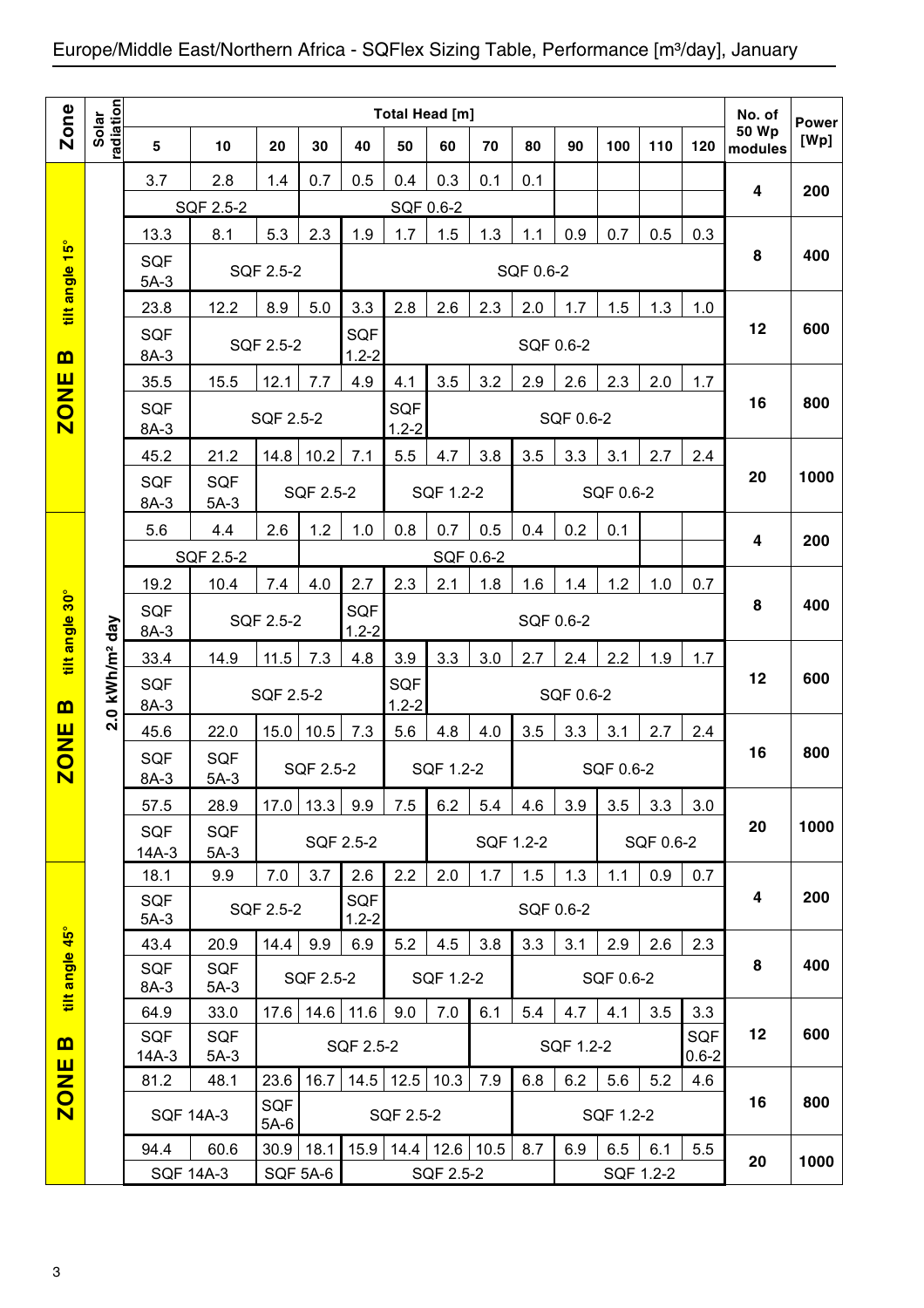|                |                                   |                       |                          |               |                              |                      | <b>Total Head [m]</b> |           |           |           |           |           |           |           | No. of           | <b>Power</b> |
|----------------|-----------------------------------|-----------------------|--------------------------|---------------|------------------------------|----------------------|-----------------------|-----------|-----------|-----------|-----------|-----------|-----------|-----------|------------------|--------------|
| Zone           | radiation<br>Solar                | 5                     | 10                       | 20            | 30                           | 40                   | 50                    | 60        | 70        | 80        | 90        | 100       | 110       | 120       | 50 Wp<br>modules | [Wp]         |
|                |                                   | 6.1                   | 4.8                      | 2.8           | 1.3                          | 1.1                  | 0.9                   | 0.8       | 0.6       | 0.4       | 0.3       | 0.1       |           |           |                  |              |
|                |                                   |                       | SQF 2.5-2                |               |                              |                      |                       |           | SQF 0.6-2 |           |           |           |           |           | 4                | 200          |
|                |                                   | 20.8                  | 11.3                     | 8.0           | 4.3                          | 3.0                  | 2.5                   | 2.3       | 2.0       | 1.7       | 1.5       | 1.3       | 1.1       | 0.8       |                  |              |
| tilt angle 15° |                                   | <b>SQF</b><br>8A-3    |                          | SQF 2.5-2     |                              | SQF<br>$1.2 - 2$     |                       |           |           |           | SQF 0.6-2 |           |           |           | 8                | 400          |
|                |                                   | 36.7                  | 15.9                     | 12.4          | 8.0                          | 5.2                  | 4.3                   | 3.5       | 3.3       | 3.0       | 2.7       | 2.4       | 2.1       | 1.8       |                  |              |
| $\bullet$      |                                   | <b>SQF</b><br>8A-3    |                          | SQF 2.5-2     |                              |                      | SQF<br>$1.2 - 2$      |           |           |           | SQF 0.6-2 |           |           |           | 12               | 600          |
|                |                                   | 49.4                  | 24.2                     | 16.0          | 11.4                         | 8.1                  | 6.1                   | 5.3       | 4.4       | 3.7       | 3.5       | 3.3       | 3.0       | 2.7       |                  |              |
| <b>ZONE</b>    |                                   | <b>SQF</b><br>$14A-3$ | <b>SQF</b><br>$5A-3$     |               | SQF 2.5-2                    |                      |                       | SQF 1.2-2 |           |           |           | SQF 0.6-2 |           |           | 16               | 800          |
|                |                                   | 62.9                  | 31.5                     | 18.2          | 14.3                         | 10.8                 | 8.2                   | 6.8       | 5.9       | 5.1       | 4.2       | 3.8       | 3.6       | 3.3       |                  |              |
|                |                                   | <b>SQF</b><br>$14A-3$ | <b>SQF</b><br>$5A-3$     |               |                              | SQF 2.5-2            |                       |           |           | SQF 1.2-2 |           |           | SQF 0.6-2 |           | 20               | 1000         |
|                |                                   | 11.8                  | 7.2                      | 4.6           | 2.0                          | 1.7                  | 1.5                   | 1.3       | 1.1       | 0.9       | 0.7       | 0.6       | 0.4       | 0.2       |                  |              |
|                |                                   | <b>SQF</b><br>$5A-3$  | SQF 2.5-2                |               | <b>SQF</b><br>$1.2 - 2$      |                      |                       |           |           | SQF 0.6-2 |           |           |           |           | 4                | 200          |
|                |                                   | 31.6                  | 14.4                     | 11.0          | 6.8                          | 4.4                  | 3.7                   | 3.2       | 2.9       | 2.6       | 2.3       | 2.1       | 1.8       | 1.5       |                  |              |
| tilt angle 30° | kWh/m <sup>2</sup> day            | SQF<br>8A-3           |                          | SQF 2.5-2     |                              |                      | SQF<br>$1.2 - 2$      |           |           |           | SQF 0.6-2 |           |           |           | 8                | 400          |
|                |                                   | 49.0                  | 24.1                     | 15.9          | 11.4                         | 8.1                  | 6.1                   | 5.2       | 4.4       | 3.7       | 3.5       | 3.3       | 3.0       | 2.6       |                  |              |
| $\bullet$      | $\boldsymbol{\omega}$<br><b>N</b> | <b>SQF</b><br>$14A-3$ | <b>SQF</b><br>$5A-3$     |               | SQF 2.5-2                    |                      |                       | SQF 1.2-2 |           |           |           | SQF 0.6-2 |           |           | 12               | 600          |
|                |                                   | 65.9                  | 33.5                     | 18.0          | 14.9                         | 11.6                 | 9.0                   | 6.9       | 6.3       | 5.5       | 4.6       | 4.1       | 3.6       | 3.4       |                  |              |
| <b>ZONE</b>    |                                   | SQF<br>$14A-3$        | <b>SQF</b><br>$5A-3$     |               |                              | SQF 2.5-2            |                       |           |           |           | SQF 1.2-2 |           | SQF 0.6-2 |           | 16               | 800          |
|                |                                   | 78.7                  | 44.0                     | 21.7          |                              | $16.7$   14.2   11.9 |                       | 9.4       | 7.2       | 6.7       | 6.0       | 5.4       | 4.8       | 4.2       |                  |              |
|                |                                   |                       | <b>SQF 14A-3</b>         |               |                              | <b>SQF 5A-6</b>      |                       |           |           |           | SQF 1.2-2 |           | SQF 0.6-2 |           | 20               | 1000         |
|                |                                   | 28.5                  | 13.5                     | 10.2          | 6.1                          | 4.0                  | 3.3                   | 2.9       | 2.6       | 2.3       | 2.1       | 1.9       | 1.6       | 1.3       |                  |              |
|                |                                   | <b>SQF</b><br>8A-3    |                          | SQF 2.5-2     |                              |                      | SQF 1.2-2             |           |           |           | SQF 0.6-2 |           |           |           | 4                | 200          |
|                |                                   | 61.7                  | 31.0                     | 17.7          | 14.2                         | 10.6                 | 8.0                   | 6.6       | 5.8       | 5.0       | 4.1       | 3.7       | 3.5       | 3.2       |                  |              |
| tilt angle 45° |                                   | <b>SQF</b><br>$14A-3$ | <b>SQF</b><br>$5A-3$     |               |                              | SQF 2.5-2            |                       |           |           | SQF 1.2-2 |           |           | SQF 0.6-2 |           | 8                | 400          |
|                |                                   | 85.1                  | 49.8                     | 25.0          | 17.4                         | 15.3                 | 13.3                  | 10.9      | 8.2       | 7.2       | 6.6       | 6.0       | 5.4       | 4.8       |                  |              |
| $\bullet$      |                                   |                       | <b>SQF 14A-3</b>         | SQF<br>$5A-6$ |                              |                      | SQF 2.5-2             |           |           |           |           | SQF 1.2-2 |           |           | 12               | 600          |
| <b>ZONE</b>    |                                   | 102                   | 69.2                     |               | 34.8 20.6                    | 17.1                 | 15.5                  | 14.0      | 11.8      | 9.8       | $7.6$     | 7.1       | 6.6       | 6.2       | 16               | 800          |
|                |                                   |                       | <b>SQF 14A-3</b>         |               | <b>SQF 5A-6</b>              |                      |                       |           | SQF 2.5-2 |           |           |           | SQF 1.2-2 |           |                  |              |
|                |                                   | 114                   | 82.7<br><b>SQF 14A-3</b> |               | 41.6 26.9<br><b>SQF 5A-6</b> |                      | $18.1$ 16.9           | 15.4      | 13.6      | 12.1      | 9.9       | 7.7       | 7.4       | 6.9       | 20               | 1000         |
|                |                                   |                       |                          |               |                              |                      |                       |           | SQF 2.5-2 |           |           |           |           | SQF 1.2-2 |                  |              |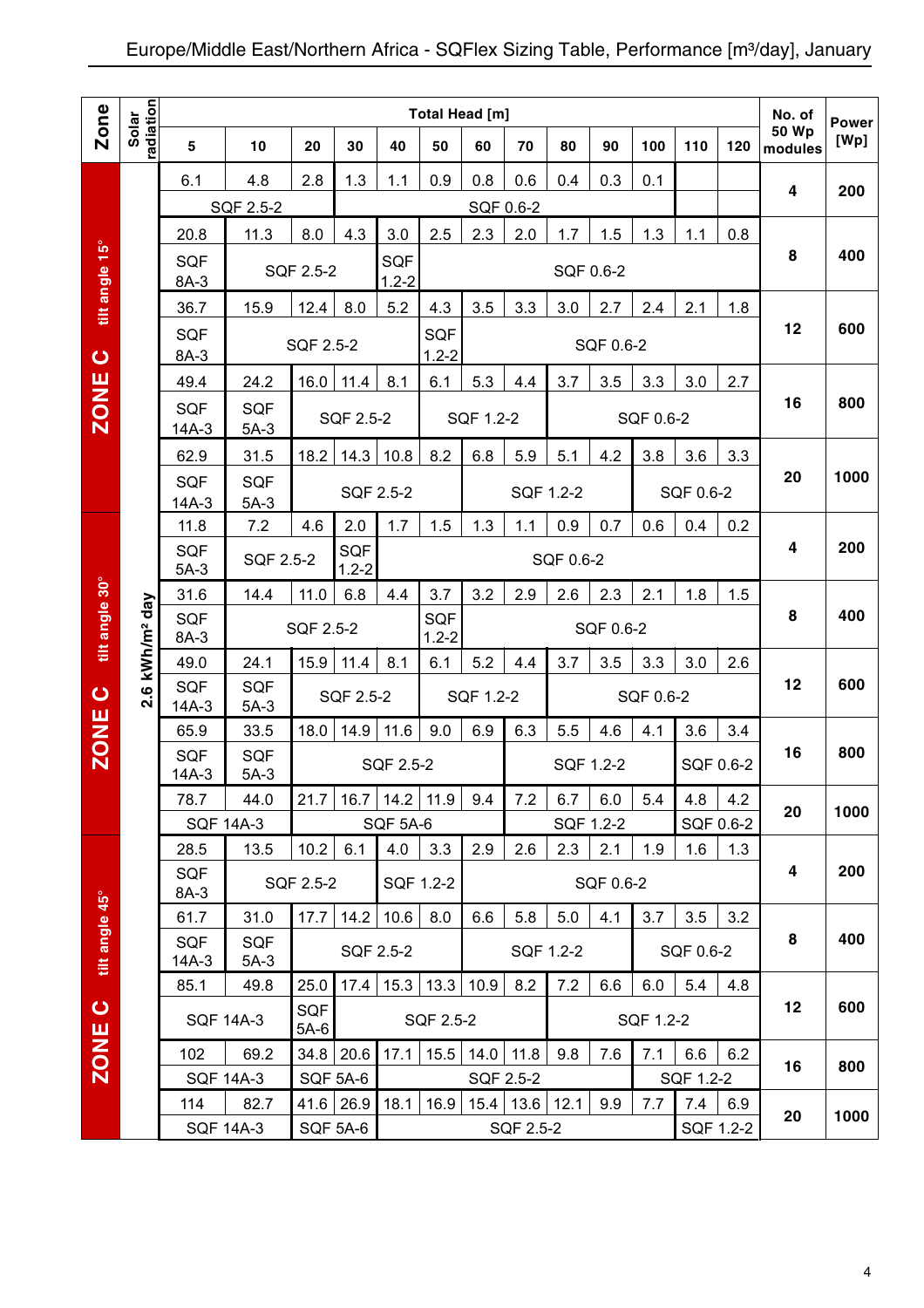| <b>Zone</b>    |                        |                                                                            |                      |                      |           |                  | Total Head [m] |           |           |           |           |           |           |     | No. of                  | <b>Power</b> |
|----------------|------------------------|----------------------------------------------------------------------------|----------------------|----------------------|-----------|------------------|----------------|-----------|-----------|-----------|-----------|-----------|-----------|-----|-------------------------|--------------|
|                | radiation<br>Solar     | 5                                                                          | 10                   | 20                   | 30        | 40               | 50             | 60        | 70        | 80        | 90        | 100       | 110       | 120 | <b>50 Wp</b><br>modules | [Wp]         |
|                |                        | 10.6                                                                       | 6.9                  | 4.3                  | 1.8       | 1.6              | 1.4            | 1.2       | 1.0       | 0.8       | 0.6       | 0.5       | 0.3       | 0.1 |                         |              |
|                |                        | <b>SQF</b><br>$5A-3$                                                       | SQF 2.5-2            |                      |           |                  |                |           | SQF 0.6-2 |           |           |           |           |     | 4                       | 200          |
|                |                        | 30.1                                                                       | 14.0                 | 10.7                 | 6.4       | 4.2              | 3.4            | 3.1       | 2.7       | 2.5       | 2.2       | 1.9       | 1.6       | 1.4 |                         |              |
| tilt angle 15° |                        | SQF<br>8A-3                                                                |                      | <b>SQF 2.5-2</b>     |           |                  | SQF 1.2-2      |           |           |           | SQF 0.6-2 |           |           |     | 8                       | 400          |
|                |                        | 47.7                                                                       | 22.9                 | 15.6                 | 10.9      | 7.6              | 5.8            | 5.0       | 4.1       | 3.7       | 3.4       | 3.3       | 2.9       | 2.5 |                         |              |
| $\Omega$       |                        | SQF<br>8A-3                                                                | SQF<br>$5A-3$        |                      | SQF 2.5-2 |                  |                | SQF 1.2-2 |           |           |           | SQF 0.6-2 |           |     | 12                      | 600          |
| <b>ZONE</b>    |                        | 64.5                                                                       | 32.4                 | 18.5                 | 14.7      | 11.1             | 8.5            | 6.9       | 6.1       | 5.2       | 4.4       | 3.8       | 3.6       | 3.4 |                         |              |
|                |                        | SQF<br>$14A-3$                                                             | SQF<br>$5A-3$        |                      | SQF 2.5-2 |                  |                |           | SQF 1.2-2 |           |           |           | SQF 0.6-2 |     | 16                      | 800          |
|                |                        | 77.5                                                                       | 40.9                 | 20.5                 | 16.9      | 14.1             | 11.4           | 8.9       | 7.3       | 6.6       | 5.9       | 5.2       | 4.4       | 3.8 | 20                      | 1000         |
|                |                        | <b>SQF 14A-3</b>                                                           |                      |                      |           | SQF 5A-6         |                |           |           |           |           | SQF 1.2-2 |           |     |                         |              |
|                |                        | 17.4                                                                       | 9.8                  | 6.8                  | 3.4       | 2.4              | 2.1            | 1.9       | 1.7       | 1.5       | 1.3       | 1.1       | 0.8       | 0.6 |                         |              |
|                |                        | SQF<br>$5A-3$                                                              |                      | <b>SQF 2.5-2</b>     |           | SQF<br>$1.2 - 2$ |                |           |           | SQF 0.6-2 |           |           |           |     | 4                       | 200          |
|                |                        | 43.1                                                                       | 20.0                 | 14.3                 | 9.7       | 6.6              | 5.2            | 4.4       | 3.6       | 3.4       | 3.2       | 2.9       | 2.5       | 2.2 |                         |              |
| tilt angle 30° | kWh/m <sup>2</sup> day | SQF<br><b>SQF</b><br>SQF 2.5-2<br>SQF 1.2-2<br>SQF 0.6-2<br>8A-3<br>$5A-3$ |                      |                      |           |                  |                |           |           |           |           |           |           | 8   | 400                     |              |
|                |                        | 65.2                                                                       | 33.0                 | 18.1                 | 14.8      | 11.4             | 8.8            | 6.9       | 6.2       | 5.4       | 4.5       | 3.9       | 3.6       | 3.4 |                         |              |
| $\Omega$       | Ņ<br>ကံ                | SQF<br>$14A-3$                                                             | <b>SQF</b><br>$5A-3$ |                      | SQF 2.5-2 |                  |                |           |           | SQF 1.2-2 |           |           | SQF 0.6-2 |     | 12                      | 600          |
|                |                        | 81.7                                                                       | 46.3                 | 23.1                 | 17.1      | 14.7             | 12.6           | 10.0      | 7.5       | 7.0       | 6.3       | 5.7       | 5.0       | 4.4 |                         |              |
| <b>ZONE</b>    |                        | <b>SQF 14A-3</b>                                                           |                      | <b>SQF</b><br>$5A-6$ |           |                  | SQF 2.5-2      |           |           |           |           | SQF 1.2-2 |           |     | 16                      | 800          |
|                |                        | 94.7                                                                       | 60.6                 | 30.5                 | 18.6      | 16.3             | 14.7           | 12.8      | 10.4      | 8.2       | 7.1       | 6.7       | 6.2       | 5.6 |                         |              |
|                |                        | <b>SQF 14A-3</b>                                                           |                      | SQF<br>$5A-6$        |           |                  | SQF 2.5-2      |           |           |           |           | SQF 1.2-2 |           |     | 20                      | 1000         |
|                |                        |                                                                            |                      |                      |           |                  |                |           |           |           |           |           |           |     | 4                       | 200          |
| tilt angle 45° |                        |                                                                            |                      |                      |           |                  |                |           |           |           |           |           |           |     | 8                       | 400          |
|                |                        |                                                                            |                      |                      |           |                  | Not actual     |           |           |           |           |           |           |     |                         |              |
| $\Box$         |                        |                                                                            |                      |                      |           |                  |                |           |           |           |           |           |           |     | 12                      | 600          |
| <b>ZONE</b>    |                        |                                                                            |                      |                      |           |                  |                |           |           |           |           |           |           |     | 16                      | 800          |
|                |                        |                                                                            |                      |                      |           |                  |                |           |           |           |           |           |           |     | 20                      | 1000         |

 $\overline{5}$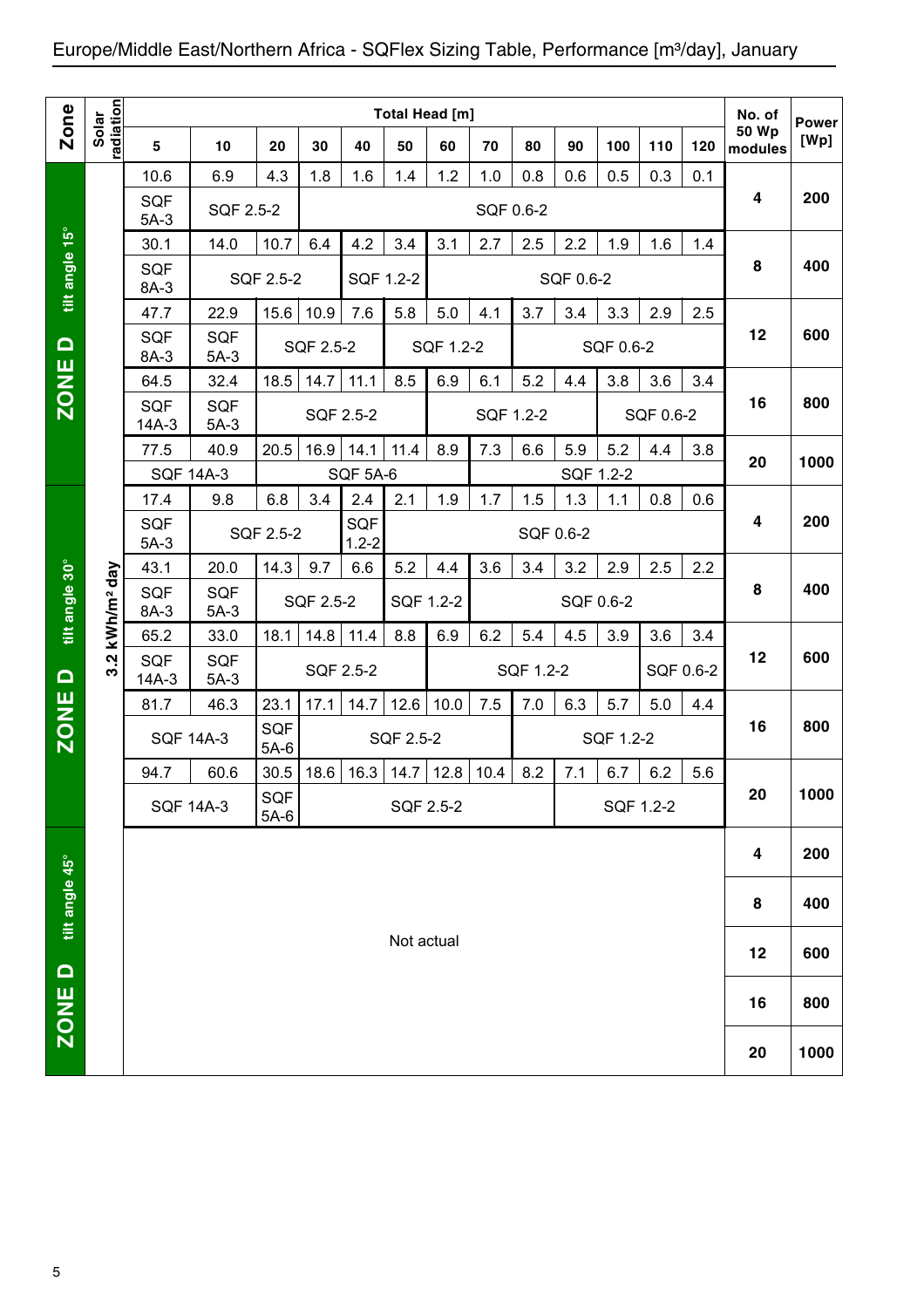|                |                            |                       |                      |                      |                 |                  |            | <b>Total Head [m]</b> |           |           |           |           |           |                  | No. of                  |                      |
|----------------|----------------------------|-----------------------|----------------------|----------------------|-----------------|------------------|------------|-----------------------|-----------|-----------|-----------|-----------|-----------|------------------|-------------------------|----------------------|
| Zone           | Solar<br>radiation         | 5                     | 10                   | 20                   | 30              | 40               | 50         | 60                    | 70        | 80        | 90        | 100       | 110       | 120              | 50 Wp<br>modules        | <b>Power</b><br>[Wp] |
|                |                            | 14.8                  | 8.8                  | 5.9                  | 2.7             | 2.1              | 1.8        | 1.6                   | 1.4       | 1.2       | 1.0       | 0.8       | 0.6       | 0.4              |                         |                      |
|                |                            | <b>SQF</b><br>$5A-3$  |                      | SQF 2.5-2            |                 |                  |            |                       |           | SQF 0.6-2 |           |           |           |                  | $\overline{\mathbf{4}}$ | 200                  |
|                |                            | 38.8                  | 16.9                 | 13.0                 | 8.5             | 5.6              | 4.6        | 3.8                   | 3.4       | 3.1       | 2.8       | 2.6       | 2.2       | 1.9              |                         |                      |
| tilt angle 15° |                            | <b>SQF</b><br>8A-3    | <b>SQF</b><br>$5A-3$ |                      | SQF 2.5-2       |                  |            | SQF 1.2-2             |           |           | SQF 0.6-2 |           |           |                  | 8                       | 400                  |
|                |                            | 59.5                  | 29.6                 | 17.9                 | 13.5            | 10.0             | 7.5        | 6.4                   | 5.5       | 4.7       | 3.9       | 3.7       | 3.4       | 3.2              |                         |                      |
| ш              |                            | <b>SQF</b><br>$14A-3$ | <b>SQF</b><br>$5A-3$ |                      |                 | SQF 2.5-2        |            |                       | SQF 1.2-2 |           |           |           | SQF 0.6-2 |                  | 12                      | 600                  |
|                |                            | 76.5                  | 39.7                 | 20.1                 | 16.8            | 13.8             | 11.1       | 8.7                   | 7.2       | 6.6       | 5.8       | 5.1       | 4.3       | 3.8              |                         |                      |
| <b>ZONE</b>    |                            | <b>SQF 14A-3</b>      |                      |                      |                 | <b>SQF 2.5-2</b> |            |                       |           |           | SQF 1.2-2 |           |           | SQF<br>$0.6 - 2$ | 16                      | 800                  |
|                |                            | 89.3                  | 53.9                 | 27.0                 | 18.4            | 16.0             | 14.0       | 11.8                  | 8.9       | 7.5       | 6.9       | 6.4       | 5.8       | 5.2              |                         |                      |
|                |                            |                       | <b>SQF 14A-3</b>     | SQF<br>$5A-6$        |                 |                  | SQF 2.5-2  |                       |           |           |           | SQF 1.2-2 |           |                  | 20                      | 1000                 |
|                |                            | 23.2                  | 12.0                 | 8.7                  | 4.8             | 3.3              | 2.7        | 2.5                   | 2.2       | 1.9       | 1.7       | 1.5       | 1.2       | 1.0              |                         |                      |
|                |                            | <b>SQF</b><br>8A-3    |                      | SQF 2.5-2            |                 | SQF<br>$1.2 - 2$ |            |                       |           | SQF 0.6-2 |           |           |           |                  | $\overline{\mathbf{4}}$ | 200                  |
|                |                            | 53.5                  | 26.4                 | 16.7                 | 12.3            | 8.9              | 6.6        | 5.7                   | 4.8       | 4.0       | 3.7       | 3.5       | 3.2       | 2.9              |                         |                      |
| tilt angle 30° | 3.8 kWh/m <sup>2</sup> day | <b>SQF</b><br>$14A-3$ | <b>SQF</b><br>$5A-3$ |                      | SQF 2.5-2       |                  |            | SQF 1.2-2             |           |           |           |           | SQF 0.6-2 |                  | 8                       | 400                  |
|                |                            | 77.4                  | 41.3                 | 20.6                 | 16.7            | 14.1             | 11.5       | 8.9                   | 7.2       | 6.6       | 5.9       | 5.2       | 4.5       | 3.9              | 12                      | 600                  |
| ш              |                            | <b>SQF 14A-3</b>      |                      |                      |                 | <b>SQF 5A-6</b>  |            |                       |           |           |           | SQF 1.2-2 |           |                  |                         |                      |
|                |                            | 94.1                  | 59.8                 | 30.0                 | 18.8            | 16.4             | 14.7       | 12.7                  | 10.2      | 7.9       | 7.1       | 6.7       | 6.2       | 5.6              |                         |                      |
| <b>ZONE</b>    |                            |                       | <b>SQF 14A-3</b>     | <b>SQF</b><br>$5A-6$ |                 |                  |            | SQF 2.5-2             |           |           |           |           | SQF 1.2-2 |                  | 16                      | 800                  |
|                |                            | 108                   | 75.2                 | 37.7                 | 23.3            | 17.9             | 16.2       | 14.6                  | 12.7      | 10.8      | 8.5       | 7.4       | 7.0       | 6.5              | 20                      | 1000                 |
|                |                            |                       | <b>SQF 14A-3</b>     |                      | <b>SQF 5A-6</b> |                  |            | SQF 2.5-2             |           |           |           |           | SQF 1.2-2 |                  |                         |                      |
|                |                            |                       |                      |                      |                 |                  |            |                       |           |           |           |           |           |                  | 4                       | 200                  |
| tilt angle 45° |                            |                       |                      |                      |                 |                  |            |                       |           |           |           |           |           |                  | 8                       | 400                  |
| ш              |                            |                       |                      |                      |                 |                  | Not actual |                       |           |           |           |           |           |                  | 12                      | 600                  |
| <b>ZONE</b>    |                            |                       |                      |                      |                 |                  |            |                       |           |           |           |           |           |                  | 16                      | 800                  |
|                |                            |                       |                      |                      |                 |                  |            |                       |           |           |           |           |           |                  | 20                      | 1000                 |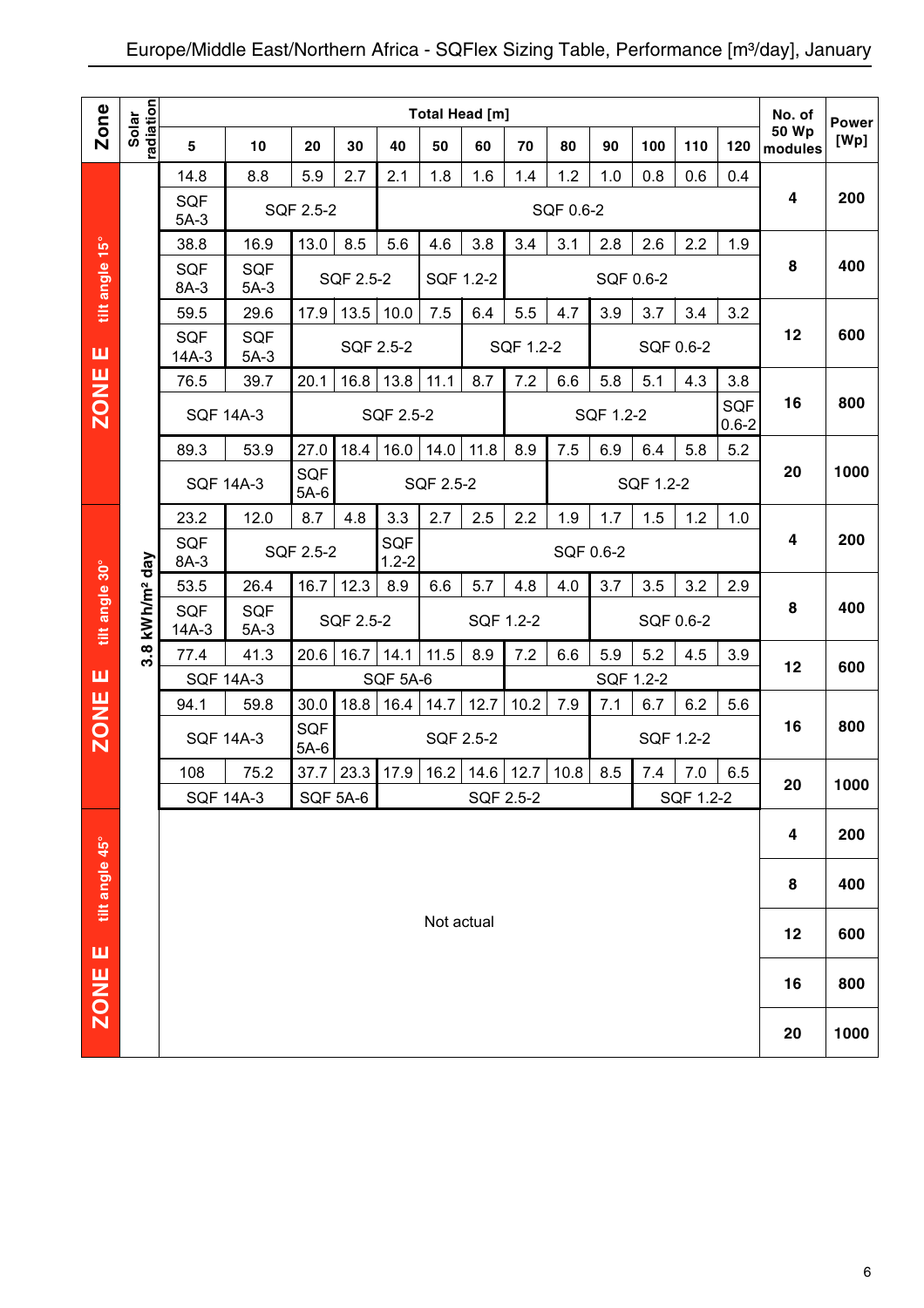|                |                        |                         |                      |                         |           |                  |            | Total Head [m]                             |           |           |           |           |                  |     | No. of                  | <b>Power</b> |
|----------------|------------------------|-------------------------|----------------------|-------------------------|-----------|------------------|------------|--------------------------------------------|-----------|-----------|-----------|-----------|------------------|-----|-------------------------|--------------|
| <b>Zone</b>    | radiation<br>Solar     | 5                       | 10                   | 20                      | 30        | 40               | 50         | 60                                         | 70        | 80        | 90        | 100       | 110              | 120 | <b>50 Wp</b><br>modules | [Wp]         |
|                |                        | 19.0                    | 10.5                 | 7.4                     | 3.7       | 2.6              | 2.3        | 2.1                                        | 1.8       | 1.6       | 1.4       | 1.2       | 0.9              | 0.6 |                         |              |
|                |                        | SQF<br>$5A-3$           |                      | SQF 2.5-2               |           | SQF<br>$1.2 - 2$ |            |                                            |           | SQF 0.6-2 |           |           |                  |     | 4                       | 200          |
|                |                        | 46.2                    | 21.9                 | 15.2                    | 10.5      | 7.3              | 5.6        | 4.8                                        | 3.9       | 3.6       | 3.4       | 3.2       | 2.8              | 2.4 |                         |              |
| tilt angle 15° |                        | <b>SQF</b><br>8A-3      | <b>SQF</b><br>$5A-3$ |                         | SQF 2.5-2 |                  |            | SQF 1.2-2                                  |           |           |           | SQF 0.6-2 |                  |     | 8                       | 400          |
|                |                        | 69.7                    | 35.4                 | 19.3                    | 15.6      | 12.2             | 9.6        | 7.3                                        | 6.6       | 5.9       | 5.0       | 4.2       | 3.8              | 3.6 |                         |              |
| Щ              |                        | <b>SQF</b><br>$14A-3$   | SQF<br>$5A-3$        |                         |           | SQF 2.5-2        |            |                                            |           | SQF 1.2-2 |           |           | SQF 0.6-2        |     | 12                      | 600          |
|                |                        | 86.2                    | 50.1                 | 25.2                    | 18.1      | 15.5             | 13.5       | 11.0                                       | 8.2       | 7.3       | 6.7       | 6.1       | 5.5              | 4.7 |                         |              |
| <b>ZONE</b>    |                        | <b>SQF 14A-3</b>        |                      | SQF<br>$5A-6$           |           |                  | SQF 2.5-2  |                                            |           |           |           | SQF 1.2-2 |                  |     | 16                      | 800          |
|                |                        | 99.8                    | 65.8                 | 32.8                    | 19.7      | 17.2             | 15.5       | 13.6                                       | 11.3      | 9.0       | 7.5       | 7.0       | 6.6              | 6.1 |                         |              |
|                |                        | <b>SQF 14A-3</b>        |                      | SQF<br>$5A-6$           |           |                  | SQF 2.5-2  |                                            |           |           |           |           | SQF 1.2-2        |     | 20                      | 1000         |
|                |                        | 29.2                    | 13.8                 | 10.5                    | 6.2       | 4.1              | 3.3        | 3.0                                        | 2.7       | 2.4       | 2.1       | 1.9       | 1.6              | 1.3 |                         |              |
|                |                        | <b>SQF</b><br>8A-3      |                      | SQF 2.5-2               |           | SQF 1.2-2        |            |                                            |           |           | SQF 0.6-2 |           |                  |     | 4                       | 200          |
|                |                        | 63.4                    | 31.8                 | 18.5                    | 14.4      | 10.8             | 8.2        | 6.8                                        | 5.9       | 5.1       | 4.2       | 3.8       | 3.6              | 3.3 |                         |              |
| tilt angle 30° | kWh/m <sup>2</sup> day | <b>SQF</b><br>$14A-3$   | SQF<br>$5A-3$        |                         |           | SQF 2.5-2        |            |                                            | SQF 1.2-2 |           |           |           | SQF 0.6-2        |     | 8                       | 400          |
|                | 4.4                    | 86.9                    | 51.0                 | 25.6                    | 18.1      | 15.7             | 13.6       | 11.1                                       | 8.3       | 7.4       | 6.8       | 6.2       | 5.6              | 4.8 |                         |              |
| Щ              |                        | <b>SQF 14A-3</b>        |                      | <b>SQF</b><br>$5A-6$    |           |                  | SQF 2.5-2  |                                            |           |           |           | SQF 1.2-2 |                  |     | 12                      | 600          |
| <b>ZONE</b>    |                        | 105                     | 71.1                 | 35.6                    | 21.1      | 17.8             | 15.9       | 14.4                                       | 12.2      | 10.1      | 7.7       | 7.3       | 6.9              | 6.4 | 16                      | 800          |
|                |                        | <b>SQF 14A-3</b><br>119 | 85.1                 | <b>SQF 5A-6</b><br>42.7 | 27.7      |                  |            | SQF 2.5-2<br>19.0 17.4 15.8 14.0 12.4 10.3 |           |           |           | 7.9       | SQF 1.2-2<br>7.6 | 7.2 |                         |              |
|                |                        | <b>SQF 14A-3</b>        |                      | SQF 5A-6                |           |                  |            | SQF 2.5-2                                  |           |           |           |           | SQF 1.2-2        |     | 20                      | 1000         |
|                |                        |                         |                      |                         |           |                  |            |                                            |           |           |           |           |                  |     | 4                       | 200          |
| tilt angle 45° |                        |                         |                      |                         |           |                  |            |                                            |           |           |           |           |                  |     | 8                       | 400          |
|                |                        |                         |                      |                         |           |                  | Not actual |                                            |           |           |           |           |                  |     | 12                      | 600          |
| щ              |                        |                         |                      |                         |           |                  |            |                                            |           |           |           |           |                  |     |                         |              |
| <b>ZONE</b>    |                        |                         |                      |                         |           |                  |            |                                            |           |           |           |           |                  |     | 16                      | 800          |
|                |                        |                         |                      |                         |           |                  |            |                                            |           |           |           |           |                  |     | 20                      | 1000         |
| 7              |                        |                         |                      |                         |           |                  |            |                                            |           |           |           |           |                  |     |                         |              |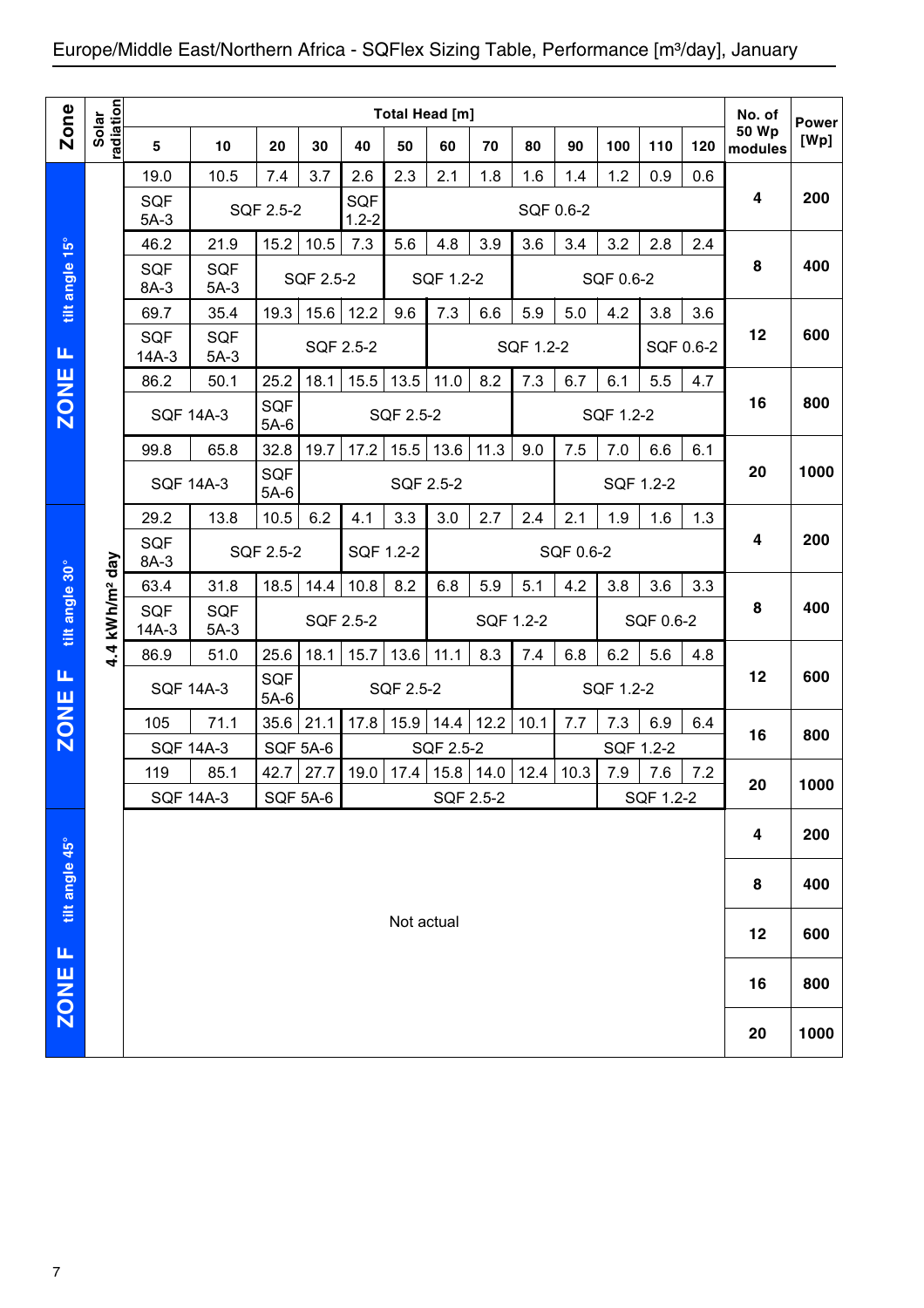|                |                            |                       |                      |               |                 |                  | <b>Total Head [m]</b> |           |           |           |           |           |           |                  | No. of           |                      |
|----------------|----------------------------|-----------------------|----------------------|---------------|-----------------|------------------|-----------------------|-----------|-----------|-----------|-----------|-----------|-----------|------------------|------------------|----------------------|
| <b>Zone</b>    | radiation<br>Solar         | 5                     | 10                   | 20            | 30              | 40               | 50                    | 60        | 70        | 80        | 90        | 100       | 110       | 120              | 50 Wp<br>modules | <b>Power</b><br>[Wp] |
|                |                            | 22.2                  | 11.8                 | 8.5           | 4.6             | 3.1              | 2.7                   | 2.4       | 2.1       | 1.9       | 1.6       | 1.4       | 1.2       | 0.9              |                  |                      |
|                |                            | <b>SQF</b><br>$5A-3$  |                      | SQF 2.5-2     |                 | SQF<br>$1.2 - 2$ |                       |           |           | SQF 0.6-2 |           |           |           |                  | 4                | 200                  |
|                |                            | 52.5                  | 25.7                 | 16.9          | 12.0            | 8.6              | 6.4                   | 5.6       | 4.7       | 3.9       | 3.7       | 3.5       | 3.2       | 2.8              |                  |                      |
| tilt angle 15° |                            | SQF<br>$14A-3$        | SQF<br>$5A-3$        |               | SQF 2.5-2       |                  |                       | SQF 1.2-2 |           |           |           | SQF 0.6-2 |           |                  | 8                | 400                  |
|                |                            | 76.7                  | 39.5                 | 20.3          | 16.9            | 13.9             | 11.1                  | 8.7       | 7.2       | 6.6       | 5.8       | 5.1       | 4.3       | 3.8              |                  |                      |
| U<br>ш         |                            |                       | <b>SQF 14A-3</b>     |               |                 | SQF 2.5-2        |                       |           |           |           | SQF 1.2-2 |           |           | SQF<br>$0.6 - 2$ | 12               | 600                  |
|                |                            | 93.3                  | 58.6                 | 29.2          | 19.1            | 16.5             | 14.6                  | 12.6      | 9.8       | 7.7       | 7.2       | 6.7       | 6.2       | 5.6              |                  |                      |
| <b>NOZ</b>     |                            |                       | <b>SQF 14A-3</b>     | SQF<br>$5A-6$ |                 |                  | SQF 2.5-2             |           |           |           |           | SQF 1.2-2 |           |                  | 16               | 800                  |
|                |                            | 109                   | 74.2                 | 37.1          | 22.5            | 18.3             | 16.3                  | 14.7      | 12.6      | 10.7      | 8.1       | 7.5       | 7.0       | 6.6              |                  |                      |
|                |                            |                       | <b>SQF 14A-3</b>     |               | <b>SQF 5A-6</b> |                  |                       | SQF 2.5-2 |           |           |           |           | SQF 1.2-2 |                  | 20               | 1000                 |
|                |                            | 33.4                  | 15.1                 | 11.5          | 7.1             | 4.6              | 3.8                   | 3.3       | 3.0       | 2.7       | 2.4       | 2.2       | 1.8       | 1.6              |                  |                      |
|                |                            | <b>SQF</b><br>8A-3    |                      | SQF 2.5-2     |                 | SQF 1.2-2        |                       |           |           |           | SQF 0.6-2 |           |           |                  | 4                | 200                  |
|                |                            | 69.6                  | 35.2                 | 19.5          | 15.8            | 12.1             | 9.5                   | 7.3       | 6.6       | 5.8       | 4.9       | 4.2       | 3.8       | 3.6              |                  |                      |
| tilt angle 30° | 4.9 kWh/m <sup>2</sup> day | <b>SQF</b><br>$14A-3$ | <b>SQF</b><br>$5A-3$ |               |                 | SQF 2.5-2        |                       |           |           | SQF 1.2-2 |           |           |           | SQF 0.6-2        | 8                | 400                  |
|                |                            | 93.1                  | 58.2                 | 28.9          | 19.3            | 16.7             | 14.7                  | 12.6      | 9.7       | 7.7       | 7.2       | 6.7       | 6.2       | 5.6              |                  |                      |
| U              |                            |                       | <b>SQF 14A-3</b>     | SQF<br>$5A-6$ |                 |                  | SQF 2.5-2             |           |           |           |           | SQF 1.2-2 |           |                  | 12               | 600                  |
| <b>ZONE</b>    |                            | 113                   | 78.3                 | 39.1          | 24.3            | 18.8             | 16.8                  | 15.2      | 13.3      | 11.3      | 8.8       | 7.7       | 7.3       | 6.8              |                  |                      |
|                |                            |                       | <b>SQF 14A-3</b>     |               | <b>SQF 5A-6</b> |                  |                       | SQF 2.5-2 |           |           |           |           | SQF 1.2-2 |                  | 16               | 800                  |
|                |                            | 127                   | 90.5                 | 45.4          | 30.2            | 19.9             | 18.2                  | 16.6      | 14.8      | 13.2      | 11.4      | 8.6       | 7.8       | 7.5              | 20               | 1000                 |
|                |                            |                       | <b>SQF 14A-3</b>     |               | <b>SQF 5A-6</b> |                  |                       |           | SQF 2.5-2 |           |           |           |           | SQF 1.2-2        |                  |                      |
|                |                            |                       |                      |               |                 |                  |                       |           |           |           |           |           |           |                  | 4                | 200                  |
| tilt angle 45° |                            |                       |                      |               |                 |                  |                       |           |           |           |           |           |           |                  | 8                | 400                  |
|                |                            |                       |                      |               |                 |                  | Not actual            |           |           |           |           |           |           |                  | 12               | 600                  |
| ZONE G         |                            |                       |                      |               |                 |                  |                       |           |           |           |           |           |           |                  | 16               | 800                  |
|                |                            |                       |                      |               |                 |                  |                       |           |           |           |           |           |           |                  | 20               | 1000                 |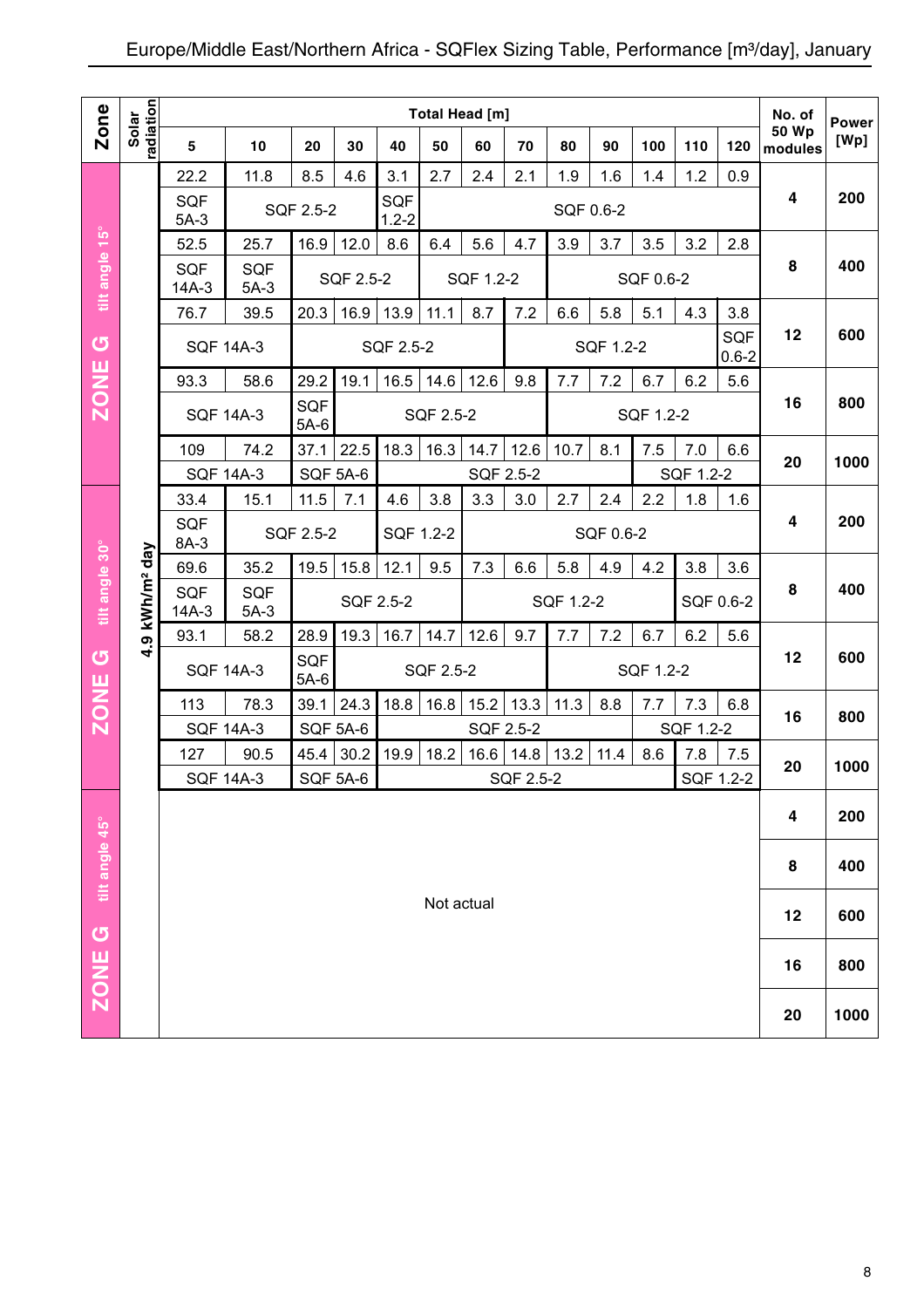| Solar<br>radiation<br>5<br>26.8<br><b>SQF</b><br>8A-3<br>60.0<br><b>SQF</b><br>$14A-3$<br>83.8 | 10<br>13.1<br>29.8<br><b>SQF</b><br>$5A-3$ | 20<br>9.9<br>SQF 2.5-2<br>18.2                                                                           | 30<br>5.6<br>13.6 | 40<br>3.8<br>SQF<br>$1.2 - 2$<br>10.1                   | 50<br>3.1        | 60<br>2.8                      | 70<br>2.5                                    | 80<br>2.2                      | 90<br>1.9         | 100<br>1.7 | 110<br>1.4                    | 120<br>1.2                    | <b>50 Wp</b><br>modules                    | <b>Power</b><br>[Wp]                |
|------------------------------------------------------------------------------------------------|--------------------------------------------|----------------------------------------------------------------------------------------------------------|-------------------|---------------------------------------------------------|------------------|--------------------------------|----------------------------------------------|--------------------------------|-------------------|------------|-------------------------------|-------------------------------|--------------------------------------------|-------------------------------------|
|                                                                                                |                                            |                                                                                                          |                   |                                                         |                  |                                |                                              |                                |                   |            |                               |                               |                                            |                                     |
|                                                                                                |                                            |                                                                                                          |                   |                                                         |                  |                                |                                              |                                |                   |            |                               |                               |                                            |                                     |
|                                                                                                |                                            |                                                                                                          |                   |                                                         |                  |                                |                                              |                                | SQF 0.6-2         |            |                               |                               | 4                                          | 200                                 |
|                                                                                                |                                            |                                                                                                          |                   |                                                         | 7.5              | 6.4                            | 5.5                                          | 4.7                            | 3.9               | 3.7        | 3.5                           | 3.2                           |                                            |                                     |
|                                                                                                |                                            |                                                                                                          |                   | SQF 2.5-2                                               |                  |                                | SQF 1.2-2                                    |                                |                   | SQF 0.6-2  |                               |                               | 8                                          | 400                                 |
|                                                                                                | 46.9                                       | 23.6                                                                                                     | 18.0              | 15.2                                                    | 12.9             | 10.3                           | 7.7                                          | 7.2                            | 6.5               | 5.9        | 5.2                           | 4.4                           |                                            |                                     |
|                                                                                                | <b>SQF 14A-3</b>                           | SQF<br>$5A-6$                                                                                            |                   | SQF 2.5-2                                               |                  |                                |                                              |                                | SQF 1.2-2         |            |                               |                               | 12                                         | 600                                 |
| 102                                                                                            | 67.2                                       | 33.5                                                                                                     | 20.0              | 17.6                                                    | 15.7             | 13.9                           | 11.6                                         | 9.2                            | 7.6               | 7.2        | 6.7                           | 6.2                           |                                            |                                     |
|                                                                                                |                                            | SQF<br>$5A-6$                                                                                            |                   |                                                         |                  |                                |                                              |                                |                   |            |                               |                               | 16                                         | 800                                 |
| 118                                                                                            | 82.5                                       | 41.3                                                                                                     | 26.4              | 19.0                                                    | 17.3             | 15.5                           | 13.7                                         | 11.9                           | 9.7               | 7.8        | 7.5                           | 7.0                           |                                            | 1000                                |
|                                                                                                |                                            |                                                                                                          |                   |                                                         |                  |                                |                                              |                                |                   |            |                               |                               |                                            |                                     |
| 36.6                                                                                           | 16.4                                       | 12.5                                                                                                     | 7.9               | 5.1                                                     | 4.3              | 3.6                            | 3.2                                          | 3.0                            | 2.7               | 2.4        | 2.1                           | 1.7                           |                                            |                                     |
| SQF<br>8A-3                                                                                    |                                            |                                                                                                          |                   |                                                         |                  |                                |                                              |                                |                   |            |                               |                               |                                            | 200                                 |
| 74.4                                                                                           | 37.9                                       | 20.6                                                                                                     | 16.9              | 13.1                                                    | 10.4             | 8.0                            | 7.1                                          | 6.3                            | 5.4               | 4.7        | 4.0                           | 3.8                           |                                            |                                     |
| <b>SQF</b><br>$14A-3$                                                                          | <b>SQF</b><br>$5A-3$                       |                                                                                                          |                   |                                                         |                  |                                |                                              |                                |                   |            |                               |                               |                                            | 400                                 |
| 101<br>ΙQ.                                                                                     | 63.8                                       | 31.6                                                                                                     | 20.3              | 17.7                                                    | 15.6             | 13.6                           | 10.8                                         | 8.3                            | 7.6               | 7.1        | 6.6                           | 6.1                           |                                            |                                     |
|                                                                                                |                                            | $5A-6$                                                                                                   |                   |                                                         |                  |                                |                                              |                                |                   |            |                               |                               |                                            | 600                                 |
| 121                                                                                            | 83.7                                       | 41.9                                                                                                     | 26.6              | 19.7                                                    | 18.0             | 16.0                           | 14.1                                         | 12.2                           | 9.8               | 8.1        | 7.7                           | 7.2                           |                                            | 800                                 |
|                                                                                                |                                            |                                                                                                          |                   |                                                         |                  |                                |                                              |                                |                   |            |                               |                               |                                            |                                     |
|                                                                                                |                                            |                                                                                                          |                   |                                                         |                  |                                |                                              |                                |                   |            |                               |                               | 20                                         | 1000                                |
|                                                                                                |                                            |                                                                                                          |                   |                                                         |                  |                                |                                              |                                |                   |            |                               |                               | 4                                          | 200                                 |
|                                                                                                |                                            |                                                                                                          |                   |                                                         |                  |                                |                                              |                                |                   |            |                               |                               |                                            | 400                                 |
|                                                                                                |                                            |                                                                                                          |                   |                                                         |                  |                                |                                              |                                |                   |            |                               |                               |                                            |                                     |
|                                                                                                |                                            |                                                                                                          |                   |                                                         |                  |                                |                                              |                                |                   |            |                               |                               | 12                                         | 600                                 |
|                                                                                                |                                            |                                                                                                          |                   |                                                         |                  |                                |                                              |                                |                   |            |                               |                               | 16                                         | 800                                 |
|                                                                                                |                                            |                                                                                                          |                   |                                                         |                  |                                |                                              |                                |                   |            |                               |                               |                                            | 1000                                |
| kWh/m <sup>2</sup> day<br>ທ່                                                                   | 134                                        | <b>SQF 14A-3</b><br><b>SQF 14A-3</b><br><b>SQF 14A-3</b><br><b>SQF 14A-3</b><br>95.1<br><b>SQF 14A-3</b> | SQF<br>48.6       | <b>SQF 5A-6</b><br>SQF 2.5-2<br><b>SQF 5A-6</b><br>32.1 | 20.9<br>SQF 5A-6 | SQF 1.2-2<br>SQF 2.5-2<br>19.2 | SQF 2.5-2<br>SQF 2.5-2<br>17.6<br>Not actual | SQF 2.5-2<br>SQF 2.5-2<br>15.7 | 14.0<br>SQF 2.5-2 | 12.3       | SQF 0.6-2<br>SQF 1.2-2<br>9.4 | SQF 1.2-2<br>SQF 1.2-2<br>8.3 | SQF 1.2-2<br>SQF 1.2-2<br>7.7<br>SQF 1.2-2 | 20<br>4<br>8<br>12<br>16<br>8<br>20 |